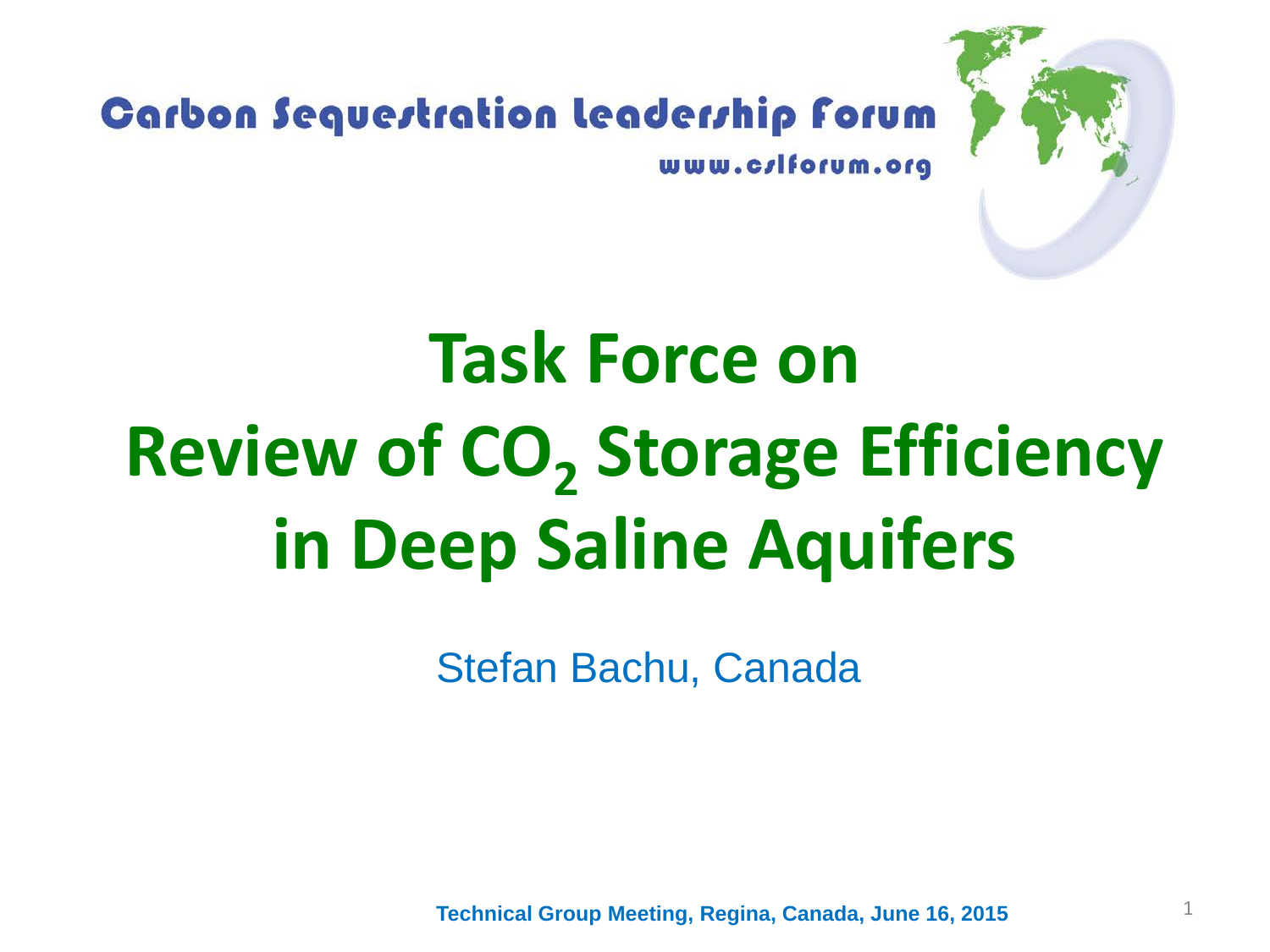

### **Origin of the Task Force**

**The Task Force was established at the CSLF meeting in Washington, D.C., USA, November 5, 2013, to review the published literature since the IPCC Special Report on CCS (2005) and CSLF report (2007) on the efficiency of CO<sub>2</sub> storage in deep saline aquifers**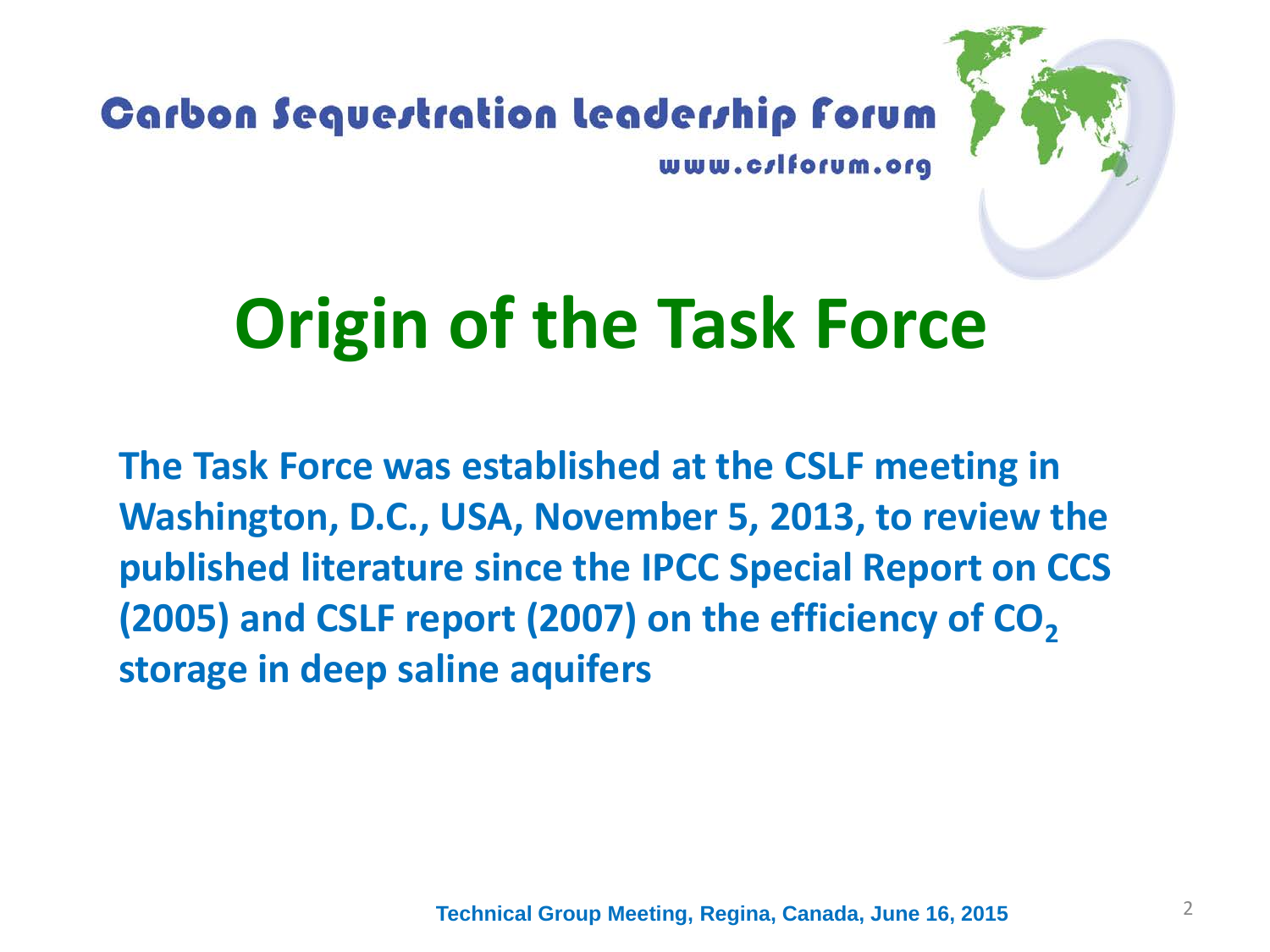



### **Background of the Task Force**

- **Various methodologies have been developed since 2007 for estimating CO<sub>2</sub> storage capacity in deep saline aquifers at regional and local scales, the most used being USDOE's, applied mostly in North America, and CSLF's, applied mostly in Europe**
- **F** Storage capacity estimates are of two types:
	- **Volumetric (or "Static"), based on pore volume**
	- **Dynamic, based on injectivity and pressure build-up, usually using numerical modelling**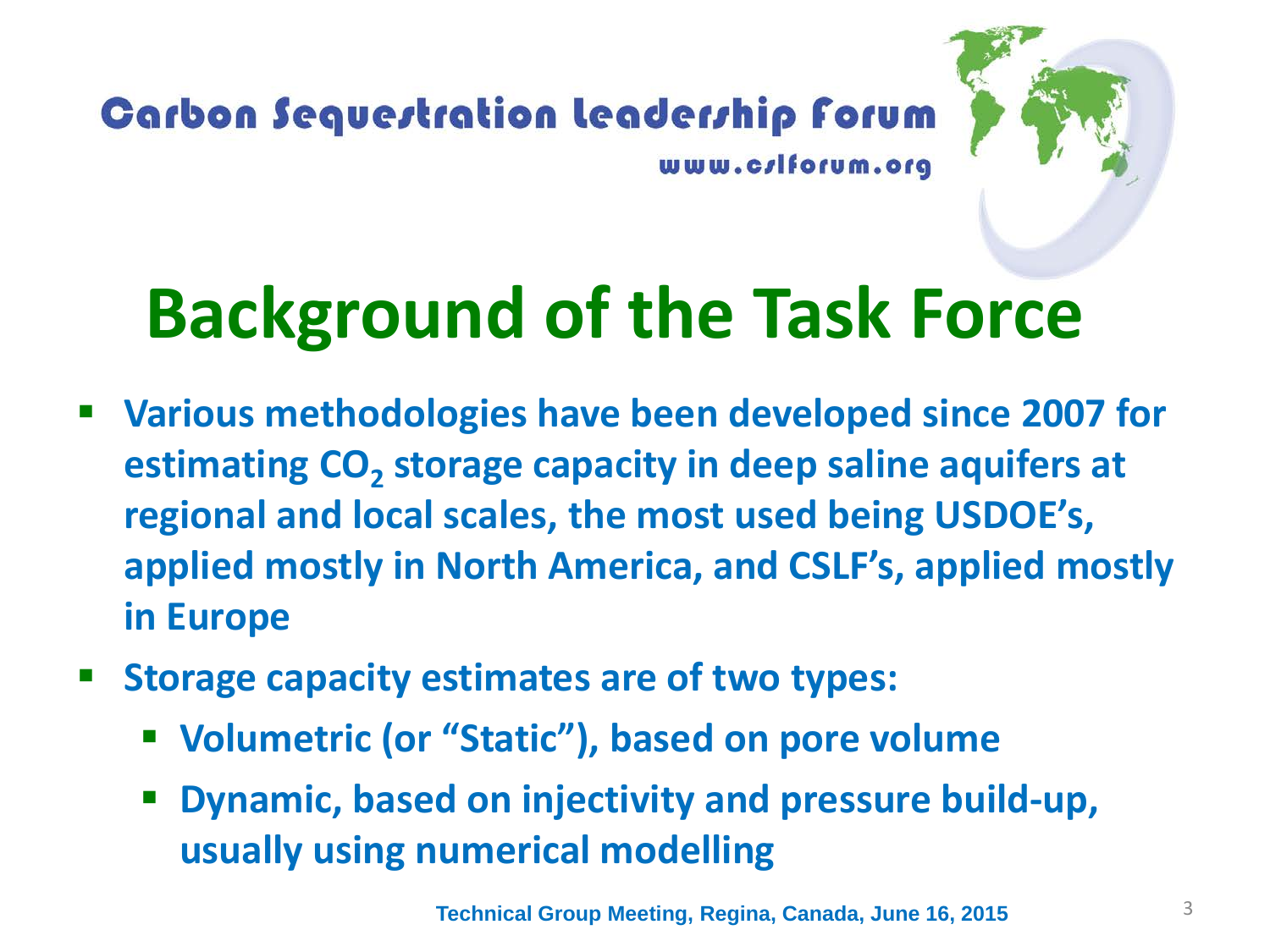



### **Storage Efficiency**

**► The volumetric, or static CO<sub>2</sub> storage capacity estimates are based on the relationship:**

 $M_{CO2} = E \times A \times h \times \emptyset \times \rho_{CO2}(P, T)$ 

 **Published values of the Storage Efficiency Coefficient E,**  defined as *the amount of CO<sub>2</sub> stored in a unit of aquifer pore volume***, vary in a wide range, from < 1% to > 20%, depending on assessment scale, rock lithology, depositional environment, CO<sub>2</sub> buoyancy and mobility, capillary forces, and other medium and storage characteristics**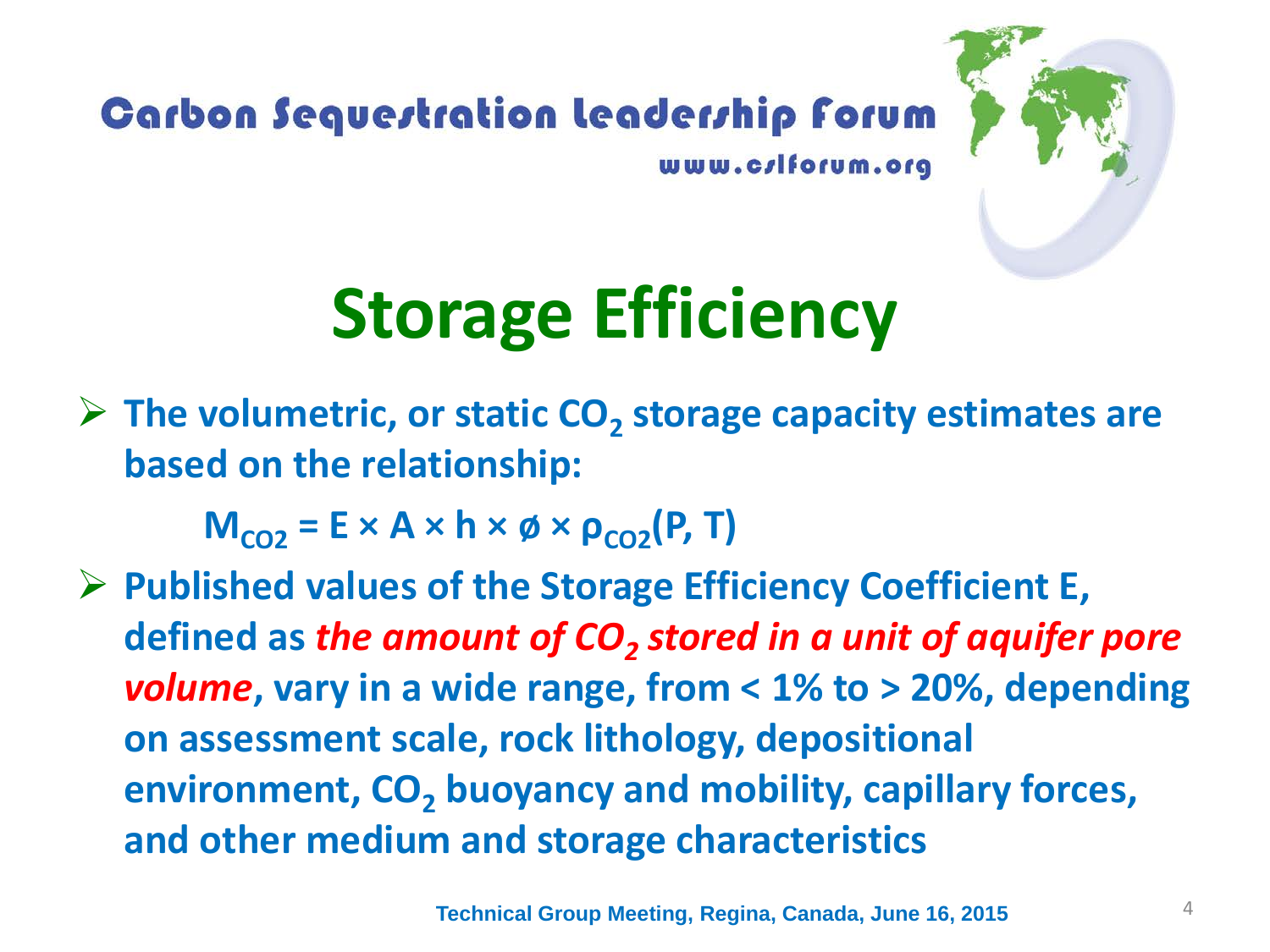

### **Task Force Mandate**

**Critically review, compile and report on published literature since the CSLF (2007) report on "CO<sub>2</sub> Storage Capacity Estimation" on the efficiency of CO<sub>2</sub> storage in deep saline aquifers and applicability of the various published values for the storage efficiency coefficient E**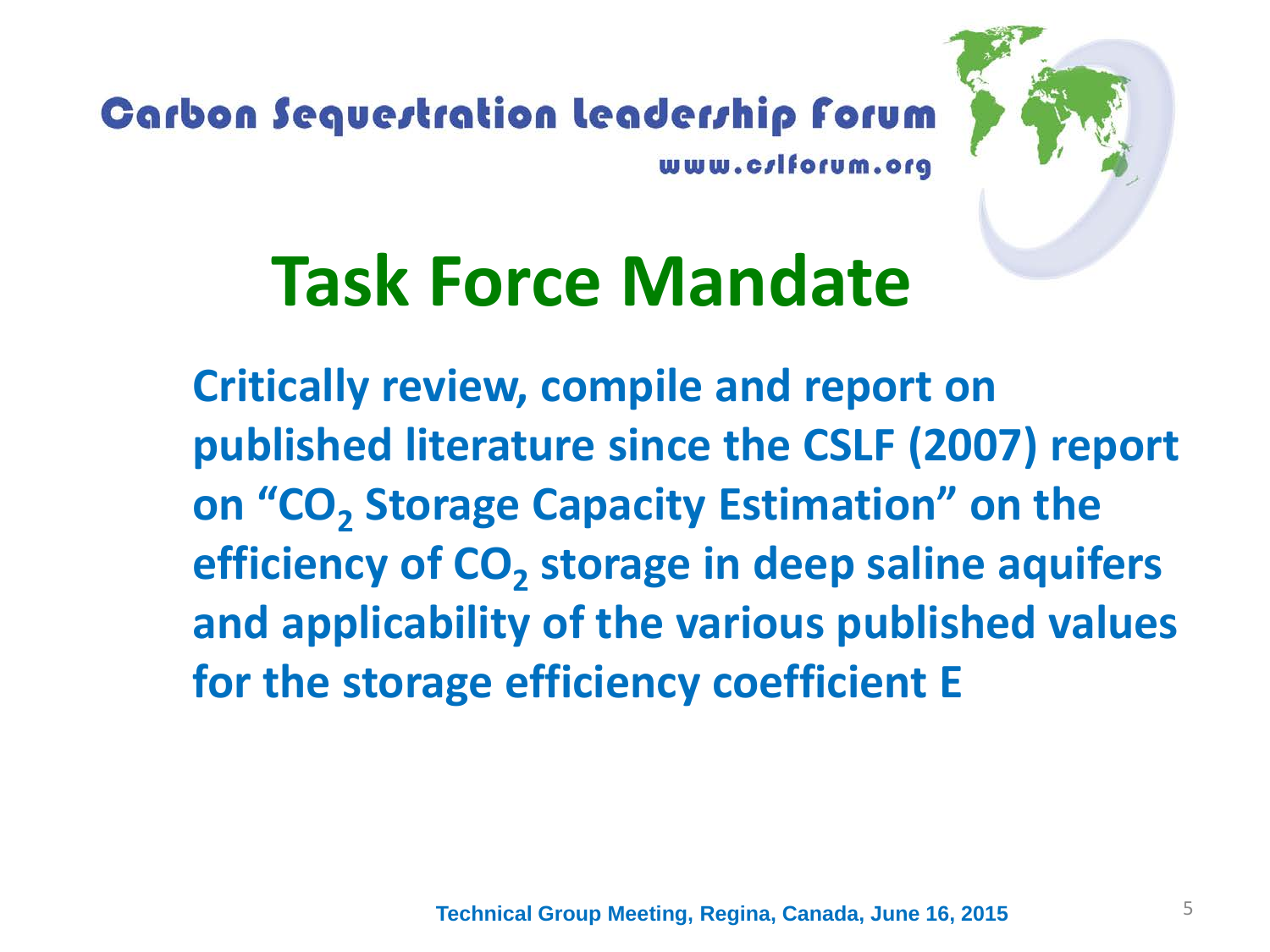

### **Task Force Timeframe**

- **November 2013: Task Force established**
- **Spring 2015 CSLF TG Meeting: Submission of final report**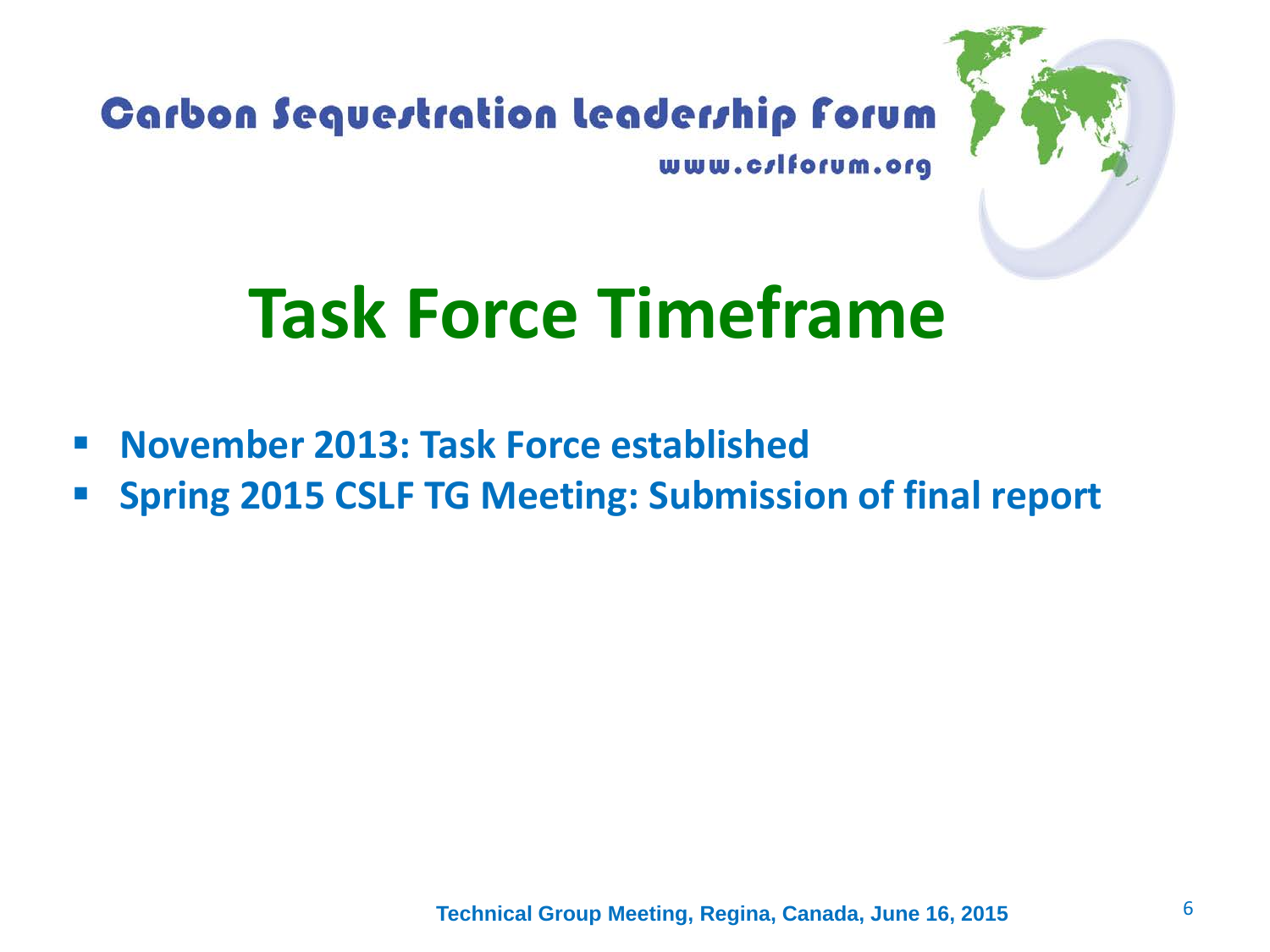



## **Background to Status**

- **The International Journal of Greenhouse Gas Control has decided in the summer of 2014 to produce a Special Issue marking the ten-years anniversary since the IPCC Special Report on CCS, with publication in volume in September 2015 (IJGGC Issue #40)**
- **The Special Issue will be presented at UNFCC COP21 in Paris in December 2015**
- **P** One of the review papers is on "CO<sub>2</sub> Storage Efficiency in Deep **Saline Aquifers" authored by Stefan Bachu,**
- **The publication deadline coincides with the Task Force timeframe for completing this action item**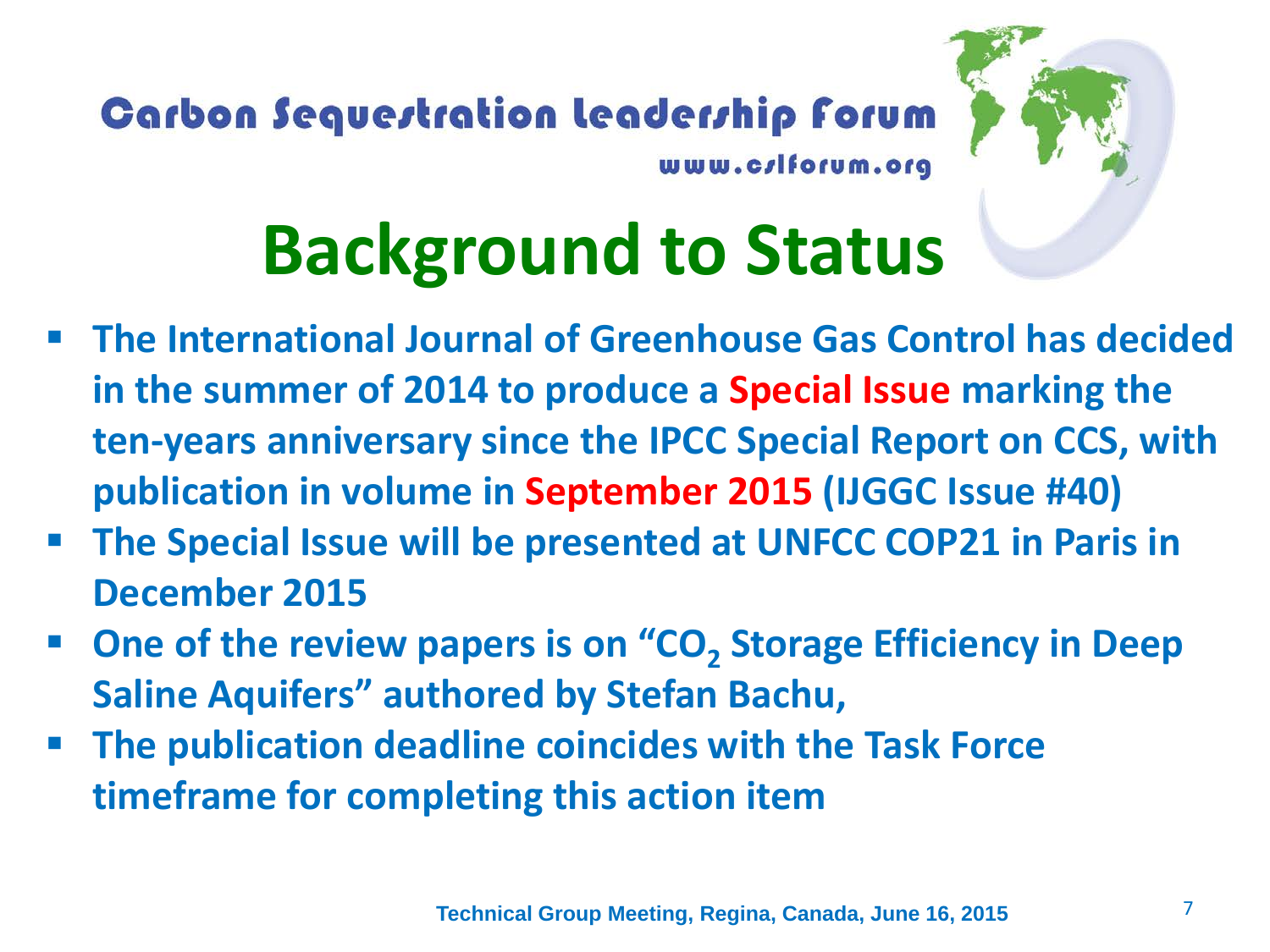

- **Consequently, the Task Force was disbanded in the fall of 2014**
- **The CSLF TG Action Plan on this subject has been accomplished through the publication on-line in January 2015 of the review paper in the IJGGC Special Issue**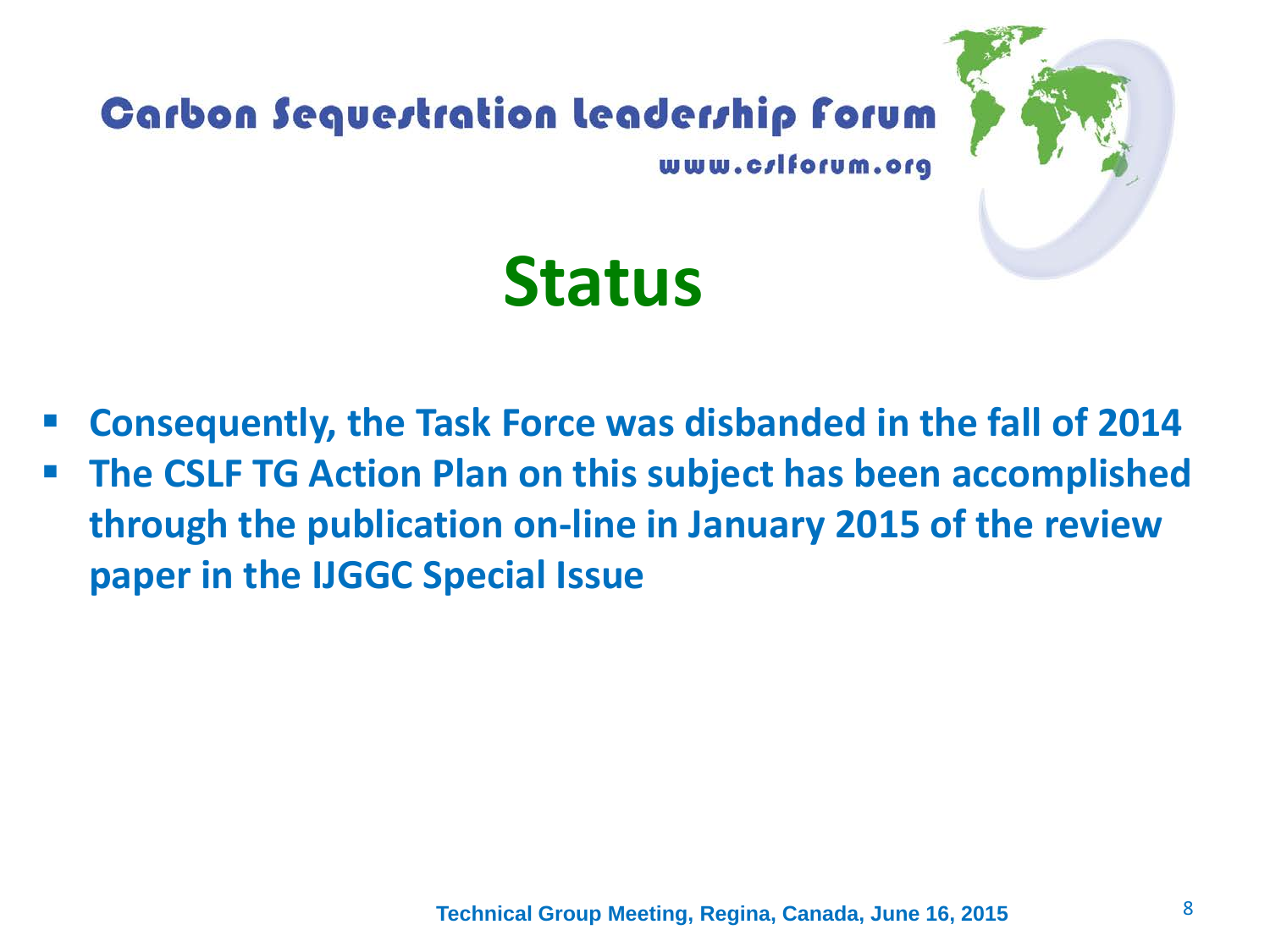

# **Main Findings - 1**

**Storage efficiency depends on:**

- **Aquifer characteristics: pressure, temperature, water salinity, relative permeability characteristics to CO<sub>2</sub> and water, lithology, porosity, permeability, dip, areal extent, thickness and boundaries;**
- **Operation characteristics: injection rate, duration, and wells number, emplacement and orientation, and water production;**
- **Regulatory constraints such as maximum bottom hole pressure, area of review, area of tenure**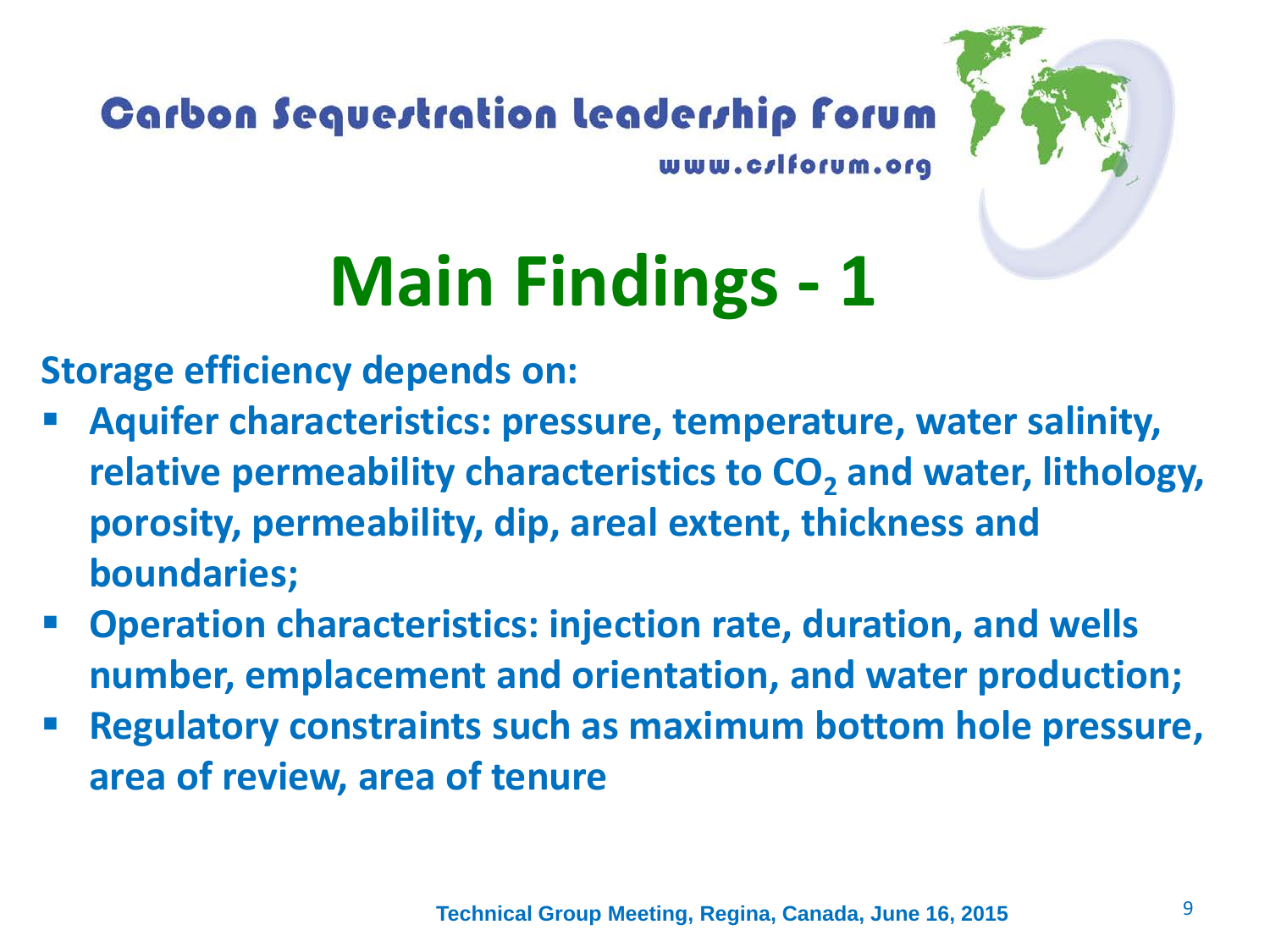

# **Main Findings - 2**

- **In closed aquifer systems, storage space is created through medium and water compressibility, with efficiency factors in the order of 0.1% per MPa pressure increase (~ per 100 m depth)**
- **For atlas-type estimates of CO<sub>2</sub> storage resource at the aquifer/basin scale, storage efficiency coefficients of 2-3% should be used for P50 confidence**
- For local-scale evaluations of CO<sub>2</sub> storage capacity, numerical **(dynamic) estimates should be used, taking into account that storage capacity is pressure limited**